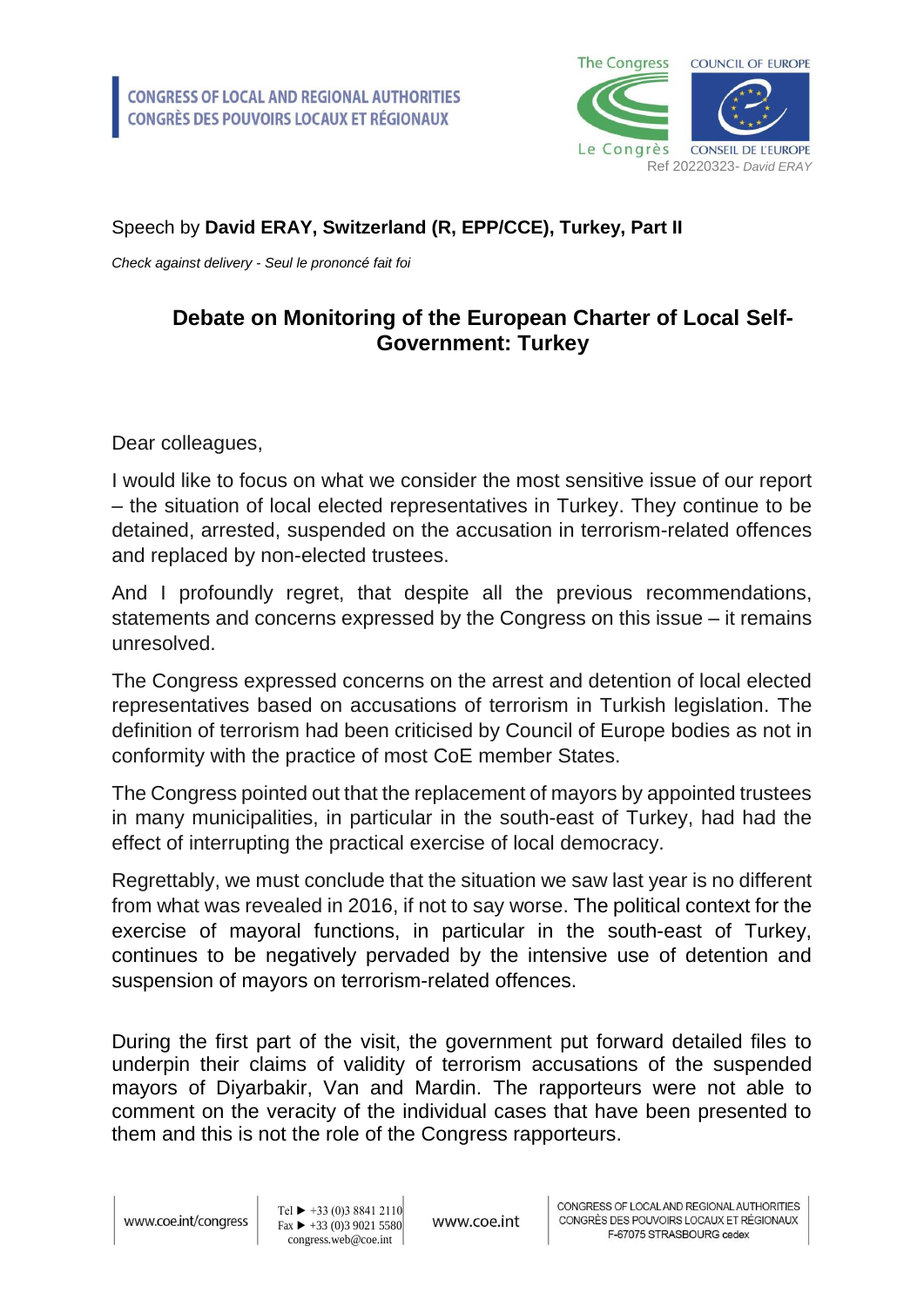However, we reiterate that despite the fact there is no standard definition of terrorism in international law, the overly broad definition of "terrorism" - as we consider it - included in the Turkish anti-terrorism legislation leaves the door open to charges that in many cases do not appear to be really related to "true" terrorist actions. They seem rather of a trivial nature or simply relate to the exercise of political freedoms.

We reiterate that the practice of suspension of mayors by the Ministry of the Interior, without the court decision, and their replacement by non-elected trustees is unacceptable under elementary considerations of local democracy.

However, don't get us wrong. We do understand the country's security concerns and its legitimate right to defend itself against terrorist attacks. The Congress has always categorically condemned all forms of terrorism. Turkey faces serious security threats, and its strategic decisions are part of a broader political picture.

In July 2016, Turkey suffered a failed coup d'état which had a profound impact on the country and its national security. A "state of emergency" was declared, which was eventually lifted in July 2018.

At the same time, the often-heard argument of combating terrorism as a justification of curtailing certain human rights and freedoms is not to be used without any limitations. The security measures that the state takes should be strictly necessary to protect the public in a democratic society. And in a democratic society, the government must do its utmost to reconcile the legitimate fight against terrorism with the requirements of local democratic life.

In our opinion, this has not been achieved in Turkey.

Besides, criminal charges are brought mostly against members of opposition political parties, including the HDP and its sister party Democratic Regions Party (DBP). This casts serious doubts on the political impartiality of the whole process.

Therefore, in our draft recommendation we urge the Turkish authorities:

- to stop removing mayors without court decisions;
- to use the technique of the suspension of mayors with caution and restriction, while respecting the presumption of innocence and the system of democratically elected representatives;
- to stop appointing governmental trustees when mayors are suspended;